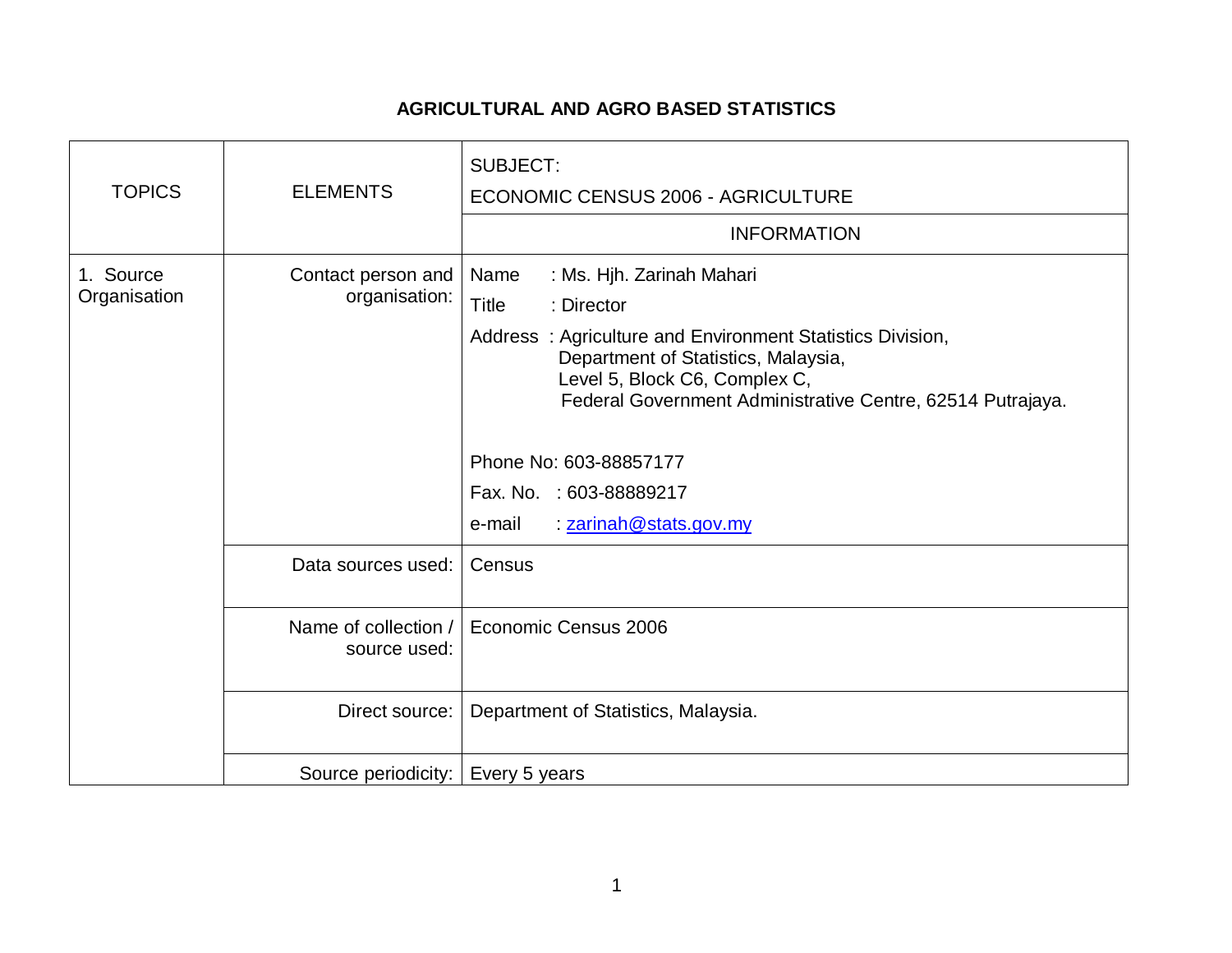|                                                                  | Source metadata:                              | Under development                                                            |
|------------------------------------------------------------------|-----------------------------------------------|------------------------------------------------------------------------------|
|                                                                  | Date last input received<br>from source:      | December of the census year                                                  |
| 2. Data<br>Characteristic<br>and Collection                      | Variables collected:                          | Output, input, value added, employment, salaries & wages and value of asset. |
|                                                                  | Sampling:                                     | n.a                                                                          |
|                                                                  | Periodicity:                                  | Every 5 Years                                                                |
|                                                                  | Reference period:                             | <b>Calendar Year</b>                                                         |
|                                                                  | Base period:                                  | n.a                                                                          |
|                                                                  | Date last updated:                            | 2008                                                                         |
|                                                                  | Link to release calendar:                     | n.a                                                                          |
|                                                                  | Other data characteristics<br>and collection: | n.a                                                                          |
| 3. Statistical<br>Population and<br>Scope of the<br>Data         | Statistical population:                       | Establishments                                                               |
|                                                                  | Geographical coverage:                        | Malaysia                                                                     |
|                                                                  | Sector coverage:                              | Crops, Livestock and Fisheries                                               |
|                                                                  | Institutional coverage:                       | <b>Registered Establishments</b>                                             |
|                                                                  | Item coverage                                 | 34 industries                                                                |
|                                                                  | Population coverage:                          | 38,000 establishments                                                        |
|                                                                  | Product coverage:                             | 340 products                                                                 |
|                                                                  | Other coverage:                               | n.a                                                                          |
| 4. Statistical<br>Concepts and<br><b>Classifications</b><br>Used | Key statistical concepts                      | i. International Recommendation Industrial Statistics (IRIS)                 |
|                                                                  | used:                                         | ii. Manual of Food and Agriculture Organization (FAO)                        |
|                                                                  | Classifications used:                         | Malaysia Standard Industrial Classification (MSIC), 2000                     |